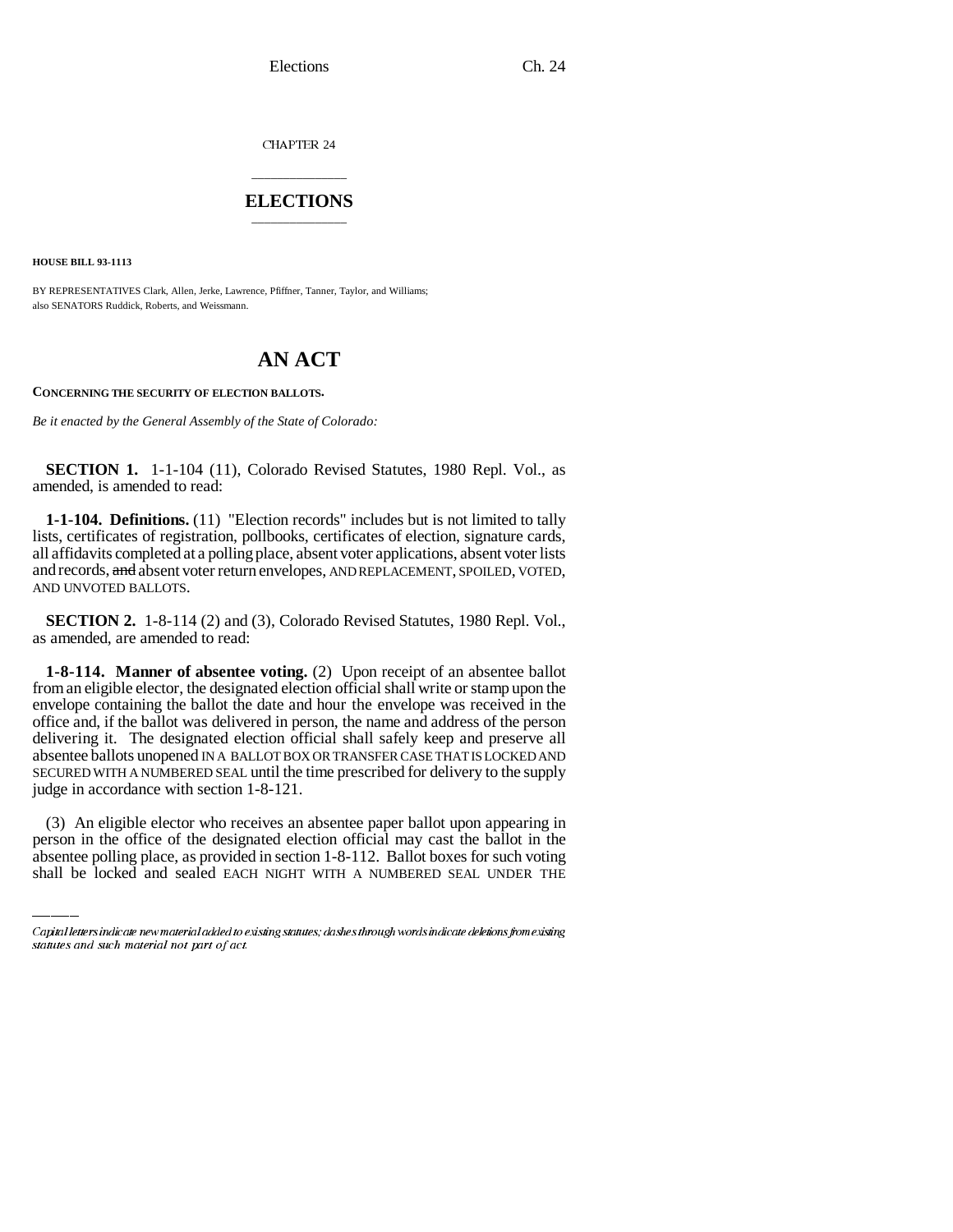## Ch. 24 Elections

SUPERVISION OF THE ELECTION JUDGES OR WATCHERS, and the keys shall remain in the possession of the designated election official until transferred to the supply judge for the absent voters' polling place for preparation for counting and tabulating pursuant to section 1-8-121. WHEN A SEAL IS BROKEN, THE DESIGNATED ELECTION OFFICIAL AND A PERSON WHO SHALL NOT BE OF THE SAME POLITICAL PARTY AS THE DESIGNATED ELECTION OFFICIAL SHALL RECORD THE NUMBER OF THE SEAL, AND MAINTAIN THE SEAL ALONG WITH AN EXPLANATION OF THE REASONS FOR BREAKING THE SEAL.

**SECTION 3.** 1-8-116, Colorado Revised Statutes, 1980 Repl. Vol., as amended, is amended to read:

**1-8-116. Casting absentee ballot on voting machine or electronic voting machines.** In all counties in which voting machines or electronic voting machines are used, the absentee polling place shall open for purposes of voting fifteen days before election day and shall remain open at all times. The offices of the designated election official are to be open until the close of business on the Friday immediately preceding the election. Qualified applicants for absentee ballots who appear in person at the absentee polling place during this time may cast their absentee ballots on voting machines or electronic voting machines expressly provided for that purpose in the same manner as any ballot would be cast in a precinct polling place on election day. The voting machines or electronic voting machines used for the casting of absentee ballots shall remain locked, sealed, or both locked and SECURED WITH A NUMBERED SEAL, sealed, and the tabulation of the votes cast shall remain unknown until the time prescribed in section 1-8-117 for counting absentee ballots. ALTERNATIVELY, FOR ANY ELECTRONIC VOTING EQUIPMENT, THE BALLOT BOXES SHALL BE OPENED EACH NIGHT, AND THE VOTED BALLOTS SHALL BE PLACED IN A TRANSFER CASE THAT IS LOCKED AND SECURED WITH A NUMBERED SEAL. A RECORD SHALL BE MAINTAINED CONSISTING OF THE DATE, NUMBER OF BALLOTS, AND SEAL NUMBER OF EACH BALLOT BOX AND TRANSFER CASE UNTIL EACH BALLOT BOX AND TRANSFER CASE IS TRANSFERRED TO THE SUPPLY JUDGE FOR THE ABSENT VOTERS' POLLING PLACE FOR PREPARATION FOR COUNTING AND TABULATING PURSUANT TO SECTION 1-8-121. WHEN A SEAL IS BROKEN, THE DESIGNATED ELECTION OFFICIAL AND A PERSON WHO SHALL NOT BE OF THE SAME POLITICAL PARTY AS THE DESIGNATED ELECTION OFFICIAL SHALL RECORD THE NUMBER OF THE SEAL, AND MAINTAIN THE SEAL ALONG WITH AN EXPLANATION OF THE REASONS FOR BREAKING THE SEAL. During the time the absentee polling place is not open, the designated election official shall have the custody and keys of any voting machine or electronic voting equipment being used for the casting of absentee ballots. The voting machines or electronic voting machines used for the casting of absentee ballots shall not be used for the further counting of absentee ballots, as provided in sections 1-8-123 and 1-8-124.

**SECTION 4.** 1-8-118 (3), Colorado Revised Statutes, 1980 Repl. Vol., as amended, is amended to read:

**1-8-118. Emergency absentee voting.** (3) After marking the ballot, the eligible elector shall place it in a return envelope provided by the designated election official. The elector shall then fill out and sign the self-affirmation on the envelope, as provided in section 1-8-115, on or before election day and return it to the office of the designated election official. Upon receipt of the envelope, the designated election official shall verify the elector's name on the return envelope with that which appears